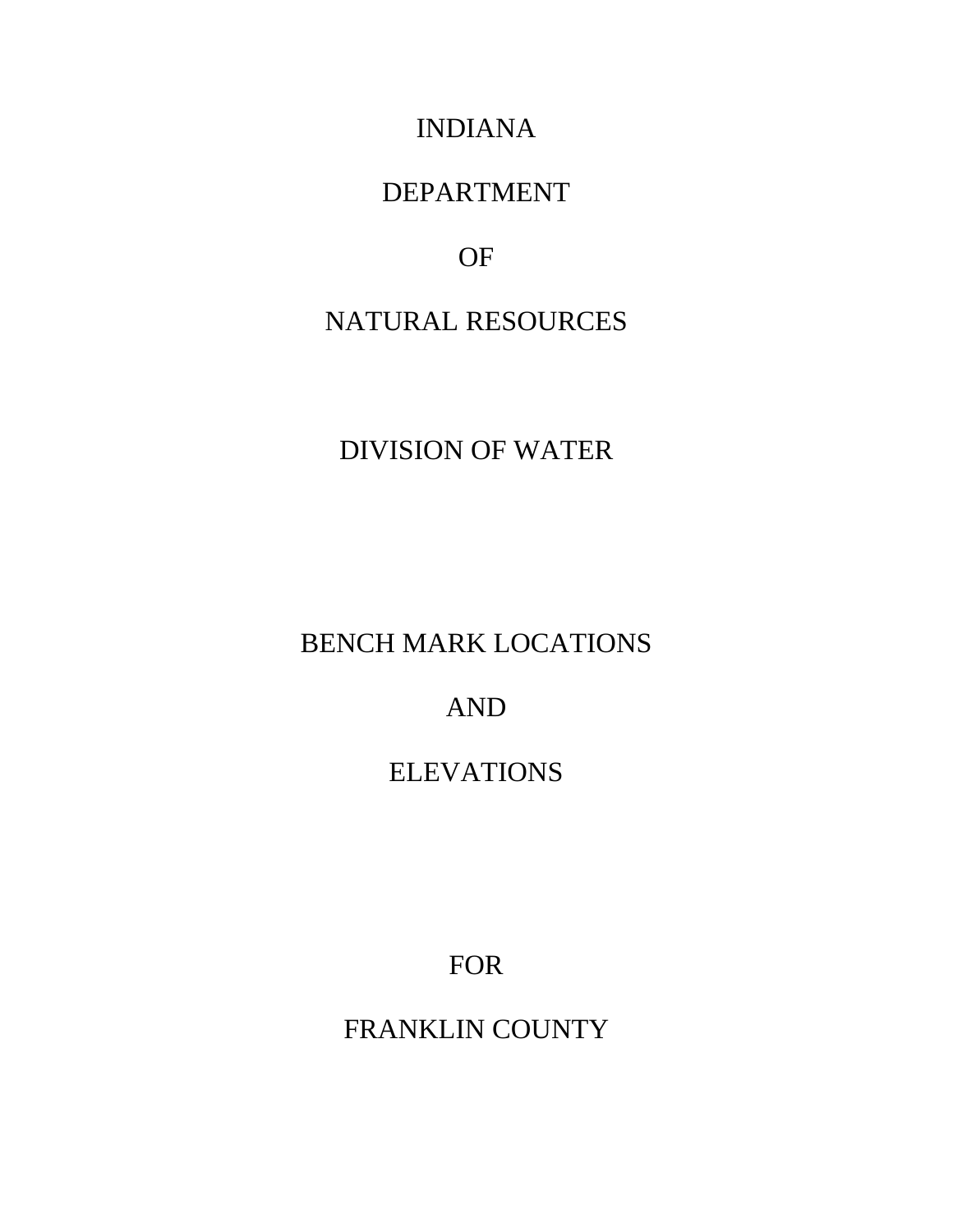#### BM FRA 1

In Franklin County, 0.8 miles west and south from the 3-span steel truss bridge over the Whitewater River near New Trenton, 3.1 miles north along gravel roads from the SR 46 bridge over Whitewater River, on a retaining wall westward from the road along the south edge of a large lawn at the east side of a large frame dwelling, 20 feet north of a stream crossing the road, 10 feet west of the gravel road, 3 feet south of PSCI power pole # 576-428, a standard IFC&WRC bronze benchmark tablet stamped, "FRA 1 ". 559.720

## USC&GS BM C 274

In Franklin County, about 0.25 mile north along US Highway 52 from the post office at New Trenton, thence about 0.25 mile west along a county road, set in the top of the north concrete wingwall at the west end of the 3-span steel truss bridge over the Whitewater River, 12.5 feet northeast of and level with the center line of the road, a standard USC&GS bronze disk stamped, "C 274 1947". 569.179

#### TBM WW 2

In Franklin County, about 0.25 mile north along US Highway 52 from the post office at New Trenton, thence 0.25 mile west along a county road, at the 3-span steel truss bridge across the Whitewater River, 80 feet south of the east end, about 80 feet west of the railroad, in the north end of a lawn, in the east side of PSCI power pole #578-396, a 16d nail. 557.597

#### USC&GS BM F 48

In Franklin County, at Cedar Grove, on SR 1, in the NW angle of the crossing of the Cleveland, Cincinnati, Chicago and St. Louis Railway, 25 yards west of the station, 27.5 feet west of the center line of the highway, 13 feet north of the north rail and level with the top of rail, a standard USC&GS bronze disk stamped, "F 48 1934" and set in the top of a concrete post. 592.981

#### BM FRA 2

In Franklin County, 0.3 mile southwest along SR 1 from its junction with US Highway 52 at Cedar Grove, on the 2-span 300-foot steel truss bridge across the Whitewater River, on the west end of the south abutment, one foot west of the southwest bridge seat, 2 feet below the bridge floor, a standard IFC&WRC bronze bench mark tablet stamped, "FRA 2". 594.581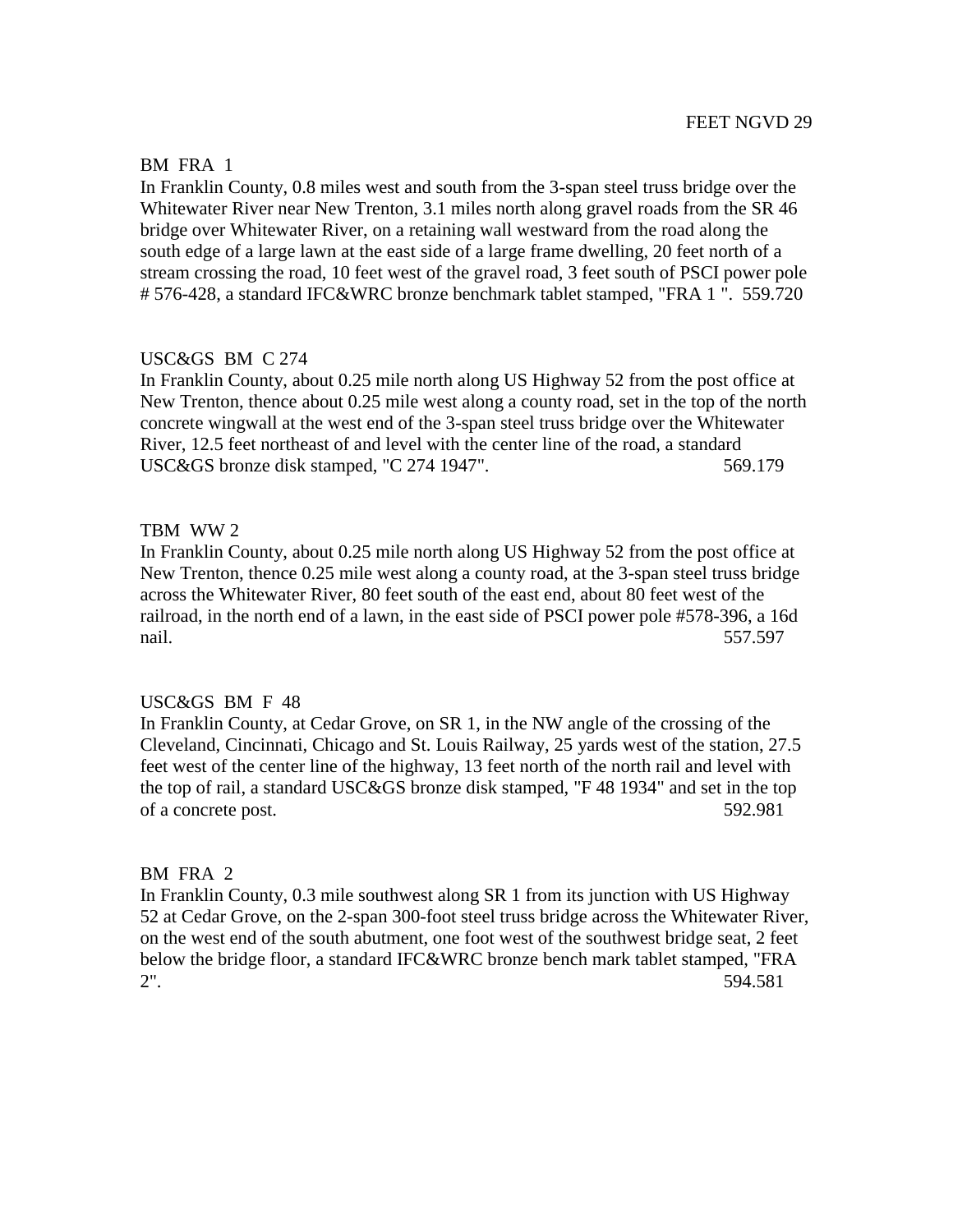## TBM WW 3

In Franklin County, 0.3 mile southwest along SR 1 from its junction with US Highway 52 in Cedar Grove, on the 2-span 300-foot steel truss bridge across the Whitewater River, on the northeast wingwall, 4 feet east of the edge of the bridge, 2 feet below the bridge floor, a chiseled square. 594.902

## BM FRA 3

In Franklin County, 1.1 miles northwest along US Highway 52 from the Post Office at Cedar Grove, 4.7 miles southeast along US 52 from the bridge over the East Fork Whitewater River, at Brookville, 800 feet east of the Whitewater River, on a 4x4 foot box culvert, on the 16 foot long northeast headwall, 21 feet northeast of the center line of the highway, one foot below the roadway, a standard Indiana Flood Control and Water Resources Commission bronze bench mark tablet stamped, "FRA 3". 595.636

## USC&GS BM H 48

In Franklin County, about 2.3 miles north along US Highway 52 from the post office at Cedar Grove, at the Frank Shuck property, 28 feet east of the east edge of the concrete highway, 1.9 feet west of the fence corner and level with the highway, a standard USC&GS bronze disk stamped, "H 48 1934" and set in the top of a concrete post. 641.810

## USC&GS BM L 48

In Franklin County, at Brookville on Main Street opposite the Valley House Hotel, at the court house,, set in the court house lawn, 31 feet south of the main entrance to the building, 27 feet east of the east curbing, and level with the highway, set in the top of the concrete post level with the ground, a standard USC&GS bronze disk stamped, "L 48 1934". 676.501

#### BM FRA 5

In Franklin County, about 0.6 mile south of Brookville, 0.6 mile south along US Highway 52 from the post office in Brookville to the 4-arch US Highway 52 concrete bridge over the East Fork Whitewater River, at the northeast corner of the bridge, set in the top of the east handrail, 8 feet south of the north end, 4 feet above the roadway, a standard IFC&WRC bronze bench mark tablet stamped, "FRA 5". 630.627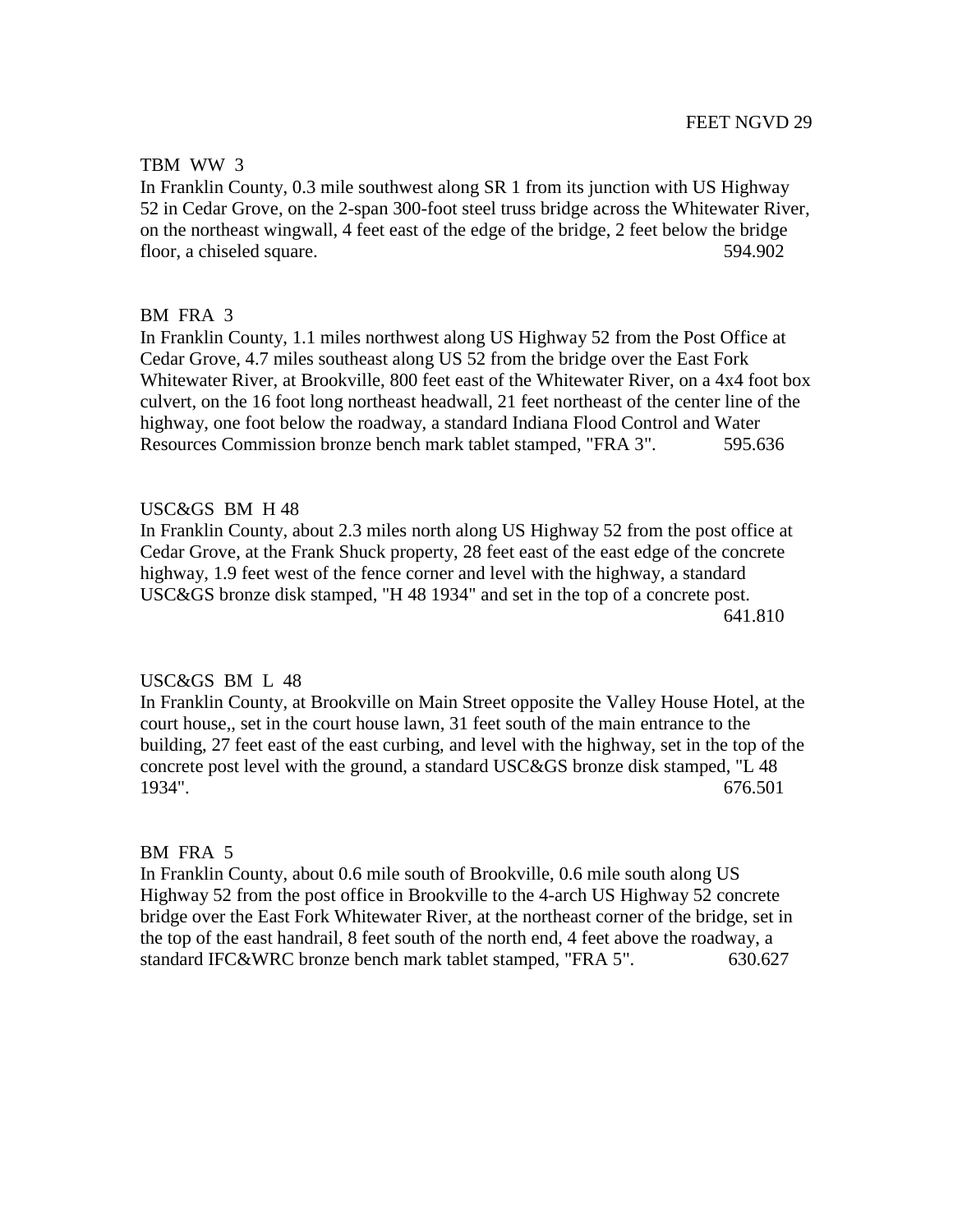## USC&GS BM L 265

In Franklin County, about 0.45 mile east along SR 252 from the Court House at Brookville, on the 2-span steel truss bridge across the East Fork Whitewater River, on the north end of the east bridge seat, 11.5 feet north of the center line of the highway, 1.5 feet north of the steel truss, about 5 feet below the bridge floor, a standard USC&GS bronze disk stamped, "L 265 1947". 638.926

## TBM EFWW 48

In Franklin County, 0.40 mile east along SR 252 from the Court House at Brookville, at the 2-span steel truss bridge across the East Fork Whitewater River, 25 feet north and 25 feet east of the north end of the east face of the west abutment, a spike in the PSCI power pole 49M535. 629.252

## USC&GS BM M 48

In Franklin County, at Brookville, on US Highway 52, 0.4 mile north of the Post Office, at the junction of SR 1 and 101, 73 feet northeast of the center line of US Highway 52, 54 feet west of the center line of SR 1 and 101, at a 2-story white house, 1.5 feet southwest of the southeast corner, about 3 feet lower than the highway, a standard USC&GS bronze disk stamped, "M 48 1934", and set in the top of a concrete post, flush with the ground. 661.593

#### BM FRA 6

In Franklin County, 0.6 mile northeast along SR 101 from its junction with US Highway 52 at the north edge of Brookville, on a 2-span steel truss bridge across the East Fork Whitewater River, 8 feet from the northeast end of the southeast handrail, 3.5 feet above the roadway, a standard IFC&WRC bronze bench mark tablet stamped, "FRA 6". 652.990

#### BM FRA 7

In Franklin County, about 0.3 mile south along a blacktop road from the village square at Fairfield, thence about 0.3 mile west along a blacktop road across a covered bridge over the East Fork Whitewater River to a gravel crossroad, thence 2.0 miles south along the gravel road along the west side of the river, about 0.75 mile south of an overflow type bridge, 0.5 mile north of a right angle bend in the road with tangents north and west, about 300 yards west of the East Fork Whitewater River, 600 feet northeast of a large white frame home, on the east headwall of a 30-inch culvert, a standard IFC&WRC bronze bench mark tablet stamped, "FRA 7". 693.664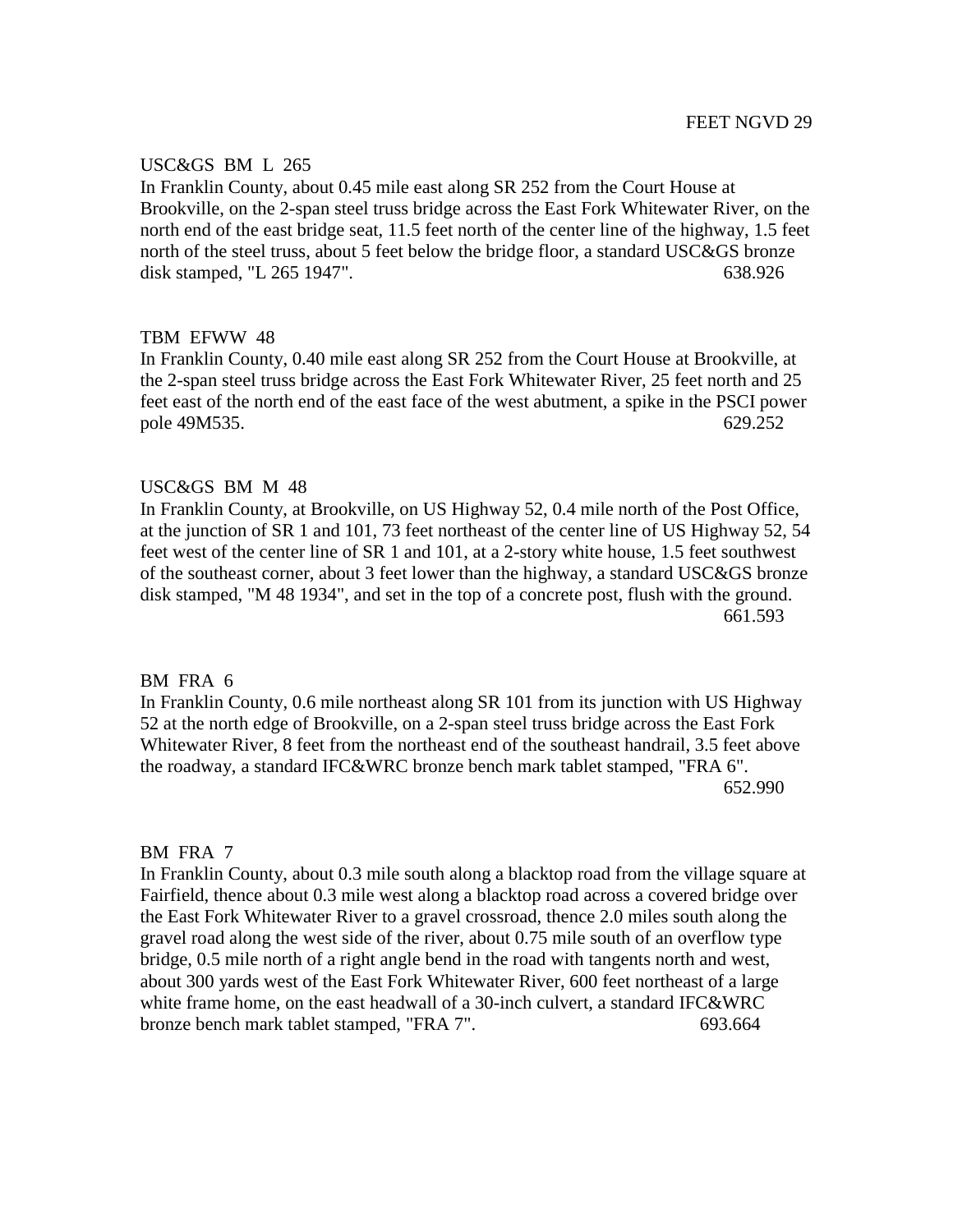#### BM FRA 8

In Franklin County, about 0.3 mile south along a blacktop road from the village square at Fairfield, thence about 0.3 mile west along a blacktop road across a covered bridge across the East Fork Whitewater River to a gravel crossroad, thence 1.1 miles south to an overflow type bridge designed so that all but low water stages will overflow the bridge, on the west edge of the 15x81 foot concrete deck slab, 15 feet south of the north end, directly above the center of the  $2x10$  foot box opening under the bridge, on the roadway slab, a standard IFC&WRC bronze bench mark tablet stamped, "FRA 8". 694.024

## USC&GS BM G 263

In Franklin County, 0.3 mile south along a blacktop road from the village square at Fairfield, thence 0.3 mile west along a blacktop road to a gravel crossroad, 0.1 mile west of a covered bridge across the East Fork Whitewater River, in the southwest quarter of the crossroads, at the northeast corner of a cultivated field, 62 feet south of the center line of the east-west road, 20 feet west of the center line of the north-south road, 4 feet southwest of a fence corner, 2.5 feet south of a fence line, about 6 feet above the road and set in the top of a concrete post projecting 5 inches, a standard USC&GS bronze bench mark tablet stamped, "G 263 1947". 706.708

#### USGS TBM 702.7

In Franklin County, about 0.3 mile south along a blacktop road from the village square at Fairfield, thence 0.2 mile west along a blacktop road, at the west end of a covered bridge, set in the top of the north end of the west stone abutment, 14 feet north of the center line of the road, 3.6 feet north of the north wall of the bridge and about 2.5 feet below the road, a chiseled square. 702.640

#### USGS BM K 11

In Franklin County, at Brookville, set vertically in the west face of the post office building, 10 feet south of the northwest corner, 13 feet east of the east curb of Main Street, one foot above the sidewalk, a standard USGS bronze disk stamped, "K 11 1928". 670.599

## TBM WFWW 15

In Franklin County, at Brookville, at the West 7th Street 500 foot 3-span steel truss bridge across the West Fork Whitewater River, 25 feet below the bridge floor, directly north of the first pier east of the low water channel of the river, 2 feet south of a 12x14 foot concrete block building, the top of an Indiana State Highway R/W marker. 626.963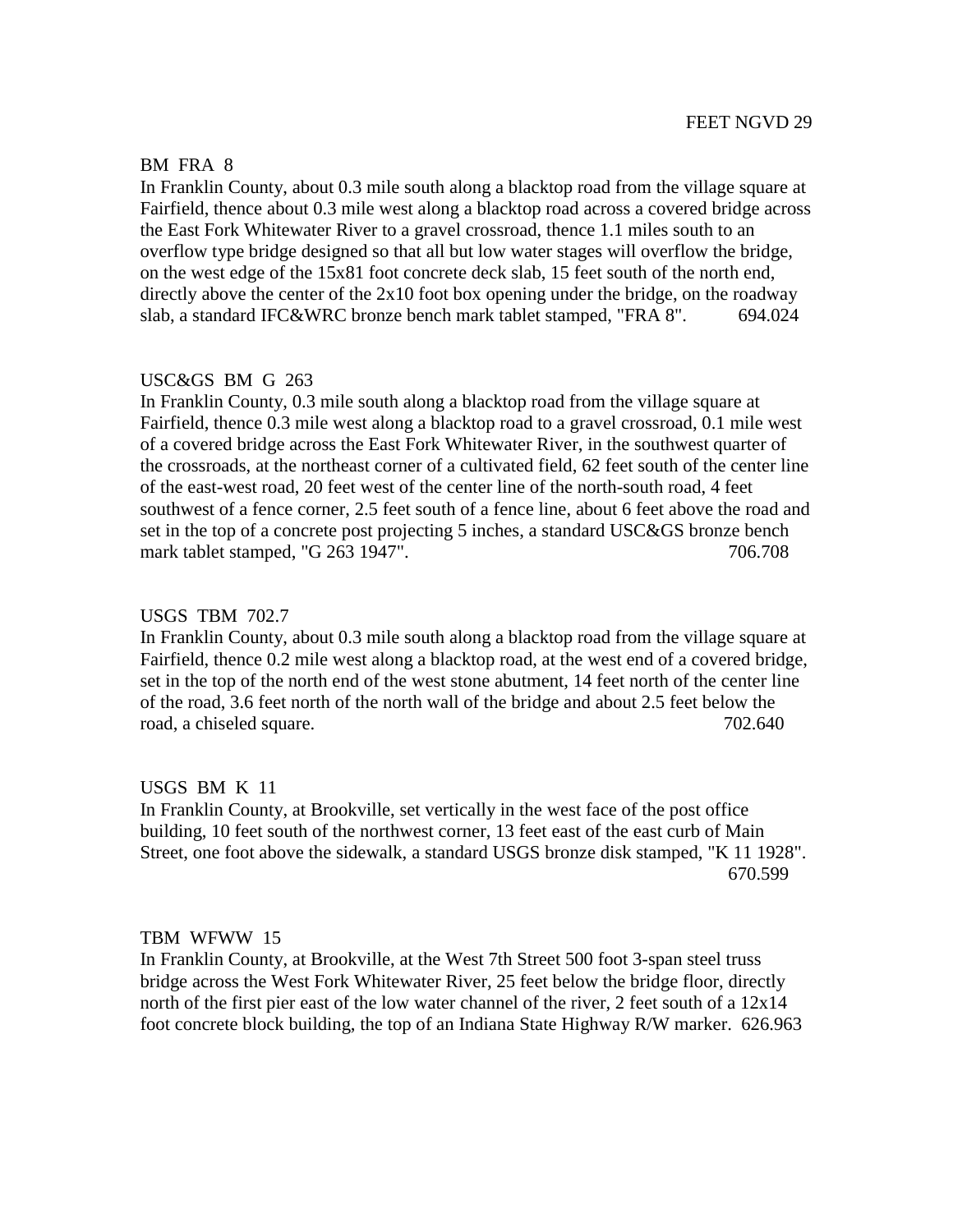#### BM FRA 9

In Franklin County, at Brookville, on the West 7th Street 500-foot 3-span steel truss bridge across the West Fork Whitewater River, on the northwest wingwall, 10 feet northwest of the west end of the north truss of the west span, level with the bridge floor, a standard IFC&WRC bronze bench mark tablet stamped, "FRA 9". 647.637

#### USC&GS BM C 262

In Franklin County, about 1.65 miles northwest along US Highway 52 from the post office at Brookville, north and across the highway from a small yellow farm house, near the west end of a guard rail along the highway, 67 yards west of a small culvert, 29.5 feet north of the center line of the highway, 19 feet northeast of the west end of the guard rail, 4 feet east of a sign, "Hearthstone 7 miles", 2.5 feet below the highway and set in the top of a concrete post projecting 5 inches, a standard USC&GS bronze disk stamped, "C 262 1947. 668.476

#### USC&GS BM E 262

In Franklin County, about 3.45 miles northwest along US Highway 52 from the post office at Brookville, at the Cleveland, Cincinnati, Chicago and St. Louis Railway bridge #98, opposite a 25-foot concrete arch highway bridge, 48 yards west of the prolonged center line of a gravel road leading north, set in the top of the south end of the west concrete abutment of the bridge, 5.3 feet south of the south rail, 49 feet south and across the track from the center line of the highway, about level with the track and highway, a standard USC&GS bronze disk stamped, "E 262 1947". 648.332

#### USC&GS BM J 262

In Franklin County, about 1.35 miles southeast along US Highway 52 from the school at Metamora, at the west end of the Metamora Roadside Rest Park, at the junction of the west drive into the park, about 0.1 mile west of the water pump, about 0.1 mile east of a bridge across the canal, 85 feet southeast and across the highway from a small unpainted house, about 25 feet north of the north edge of a creek bed, 41.5 feet south of the center line of the highway, 7.5 feet west-southwest of a 16-inch maple tree, 2 feet below the highway and set in the top of a concrete post projecting 1 inch, a standard USC&GS bronze disk stamped, "J 262 1947". 664.710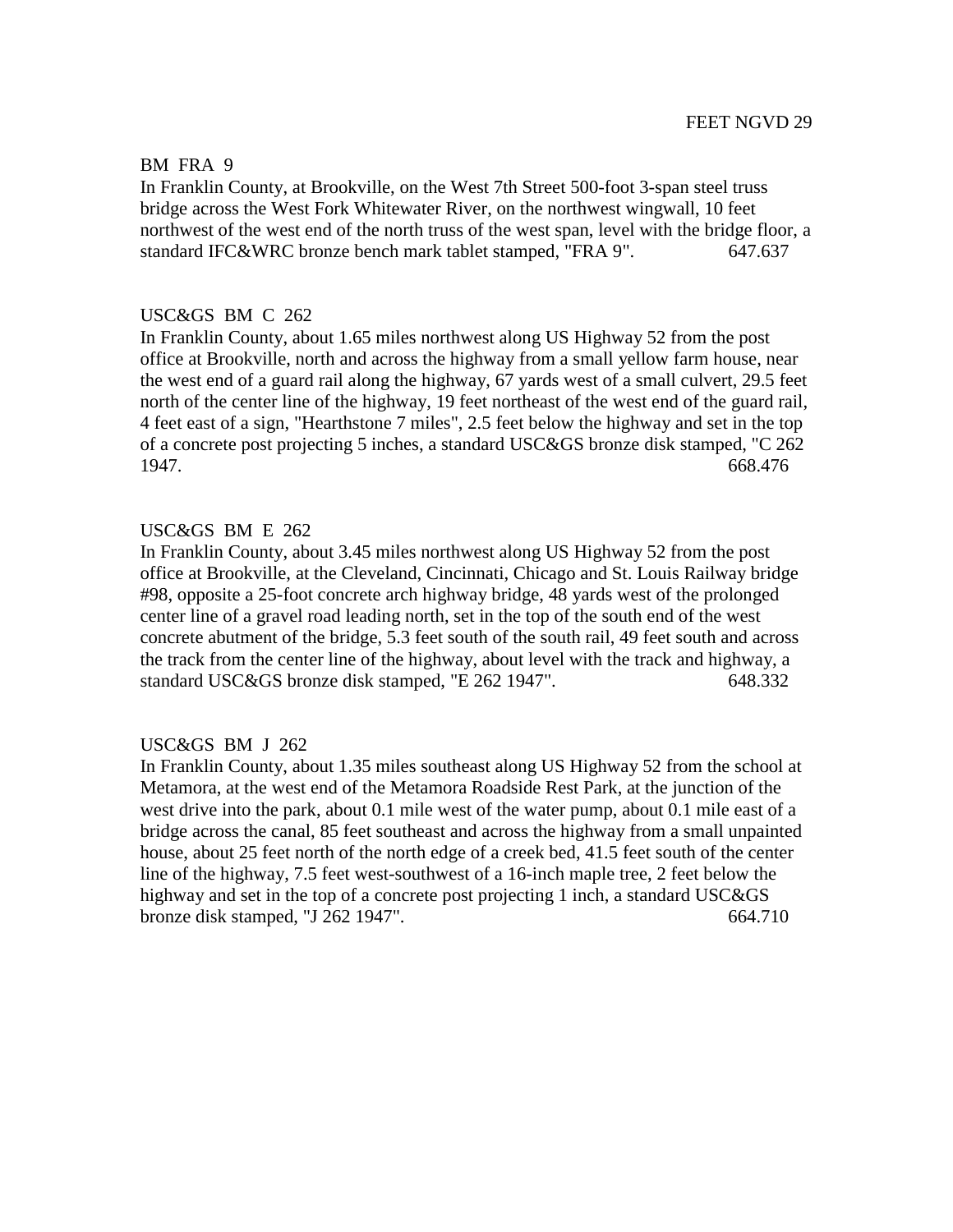## USC&GS BM L 262

In Franklin County, about 0.6 mile northwest along US Highway 52 from the school at Metamora, about 250 feet east of the junction of State Highway 229 leading south, set in the top of the south end of the west concrete pier of a 3-span steel bridge over the West Fork Whitewater River, 15 feet south of the center line of the highway, 3.5 feet east of the west face of the pier, 1 foot north of the south face of the pier and about 4.5 feet below the highway, a standard USC&GS bronze disk stamped, "L 262 1947" 685.779

## USC&GS BM J 261

In Franklin County, about 2.6 miles south along SR 121 from the main crossroads at Laurel, about 100 yards north of a sharp curve with tangents north and southeast, about 95 yards north of a 20-foot concrete bridge at the curve, 21 feet east of the center line of the highway, 16 feet northwest of the northwest side of a 5-foot Sycamore tree, 4.5 feet north of telephone pole #2970, 2 feet south of a white wooden witness post, 2 feet above the highway and set in the top of a concrete post projecting 5 inches, a standard USC&GS bronze disk stamped, "J 261 1947". 703.995

## USC&GS BM F 261

In Franklin County, about 1.45 miles north along SR 121 from the main crossroads at Laurel, about 0.2 mile south of a cemetery, about 100 yards south of a curve with tangents south and northeast, 52.5 feet southeast and across the Highway from power pole #549/871, 15.5 feet east of the center line of the highway, 15.5 feet south of a limestone fence post, about level with the highway and set in the top of a concrete post, a standard USC&GS bronze disk stamped, "F 261 1947". 736.951

## USC&GS BM H 261

In Franklin County, about 1.85 miles south along SR 121 from the main crossroads at Laurel, about 170 feet north of Williams Sister's farm house, set in the top of the north end of the east headwall of a 3-foot concrete box culvert, 122 feet north of the center line of the drive into the barn yard, 16 feet east of the center line of the highway, 3 feet south of the north end of the headwall and about 1 foot above the highway, a standard USC&GS bronze disk stamped, "H-261 1947". 738.899

#### TBM WFWW 17

In Franklin County, 1.3 miles due south of the center of Laurel, reached by going 2.00 miles south along SR 121 from the main crossroads in Laurel, thence by walking 0.2 mile east to the dam across the West Fork Whitewater River, at the west abutment of the dam, 20 feet west of the abutment, in the north side of a 40-inch Elm tree in line with the crest of dam, a railroad spike driven vertically one foot above ground. 712.313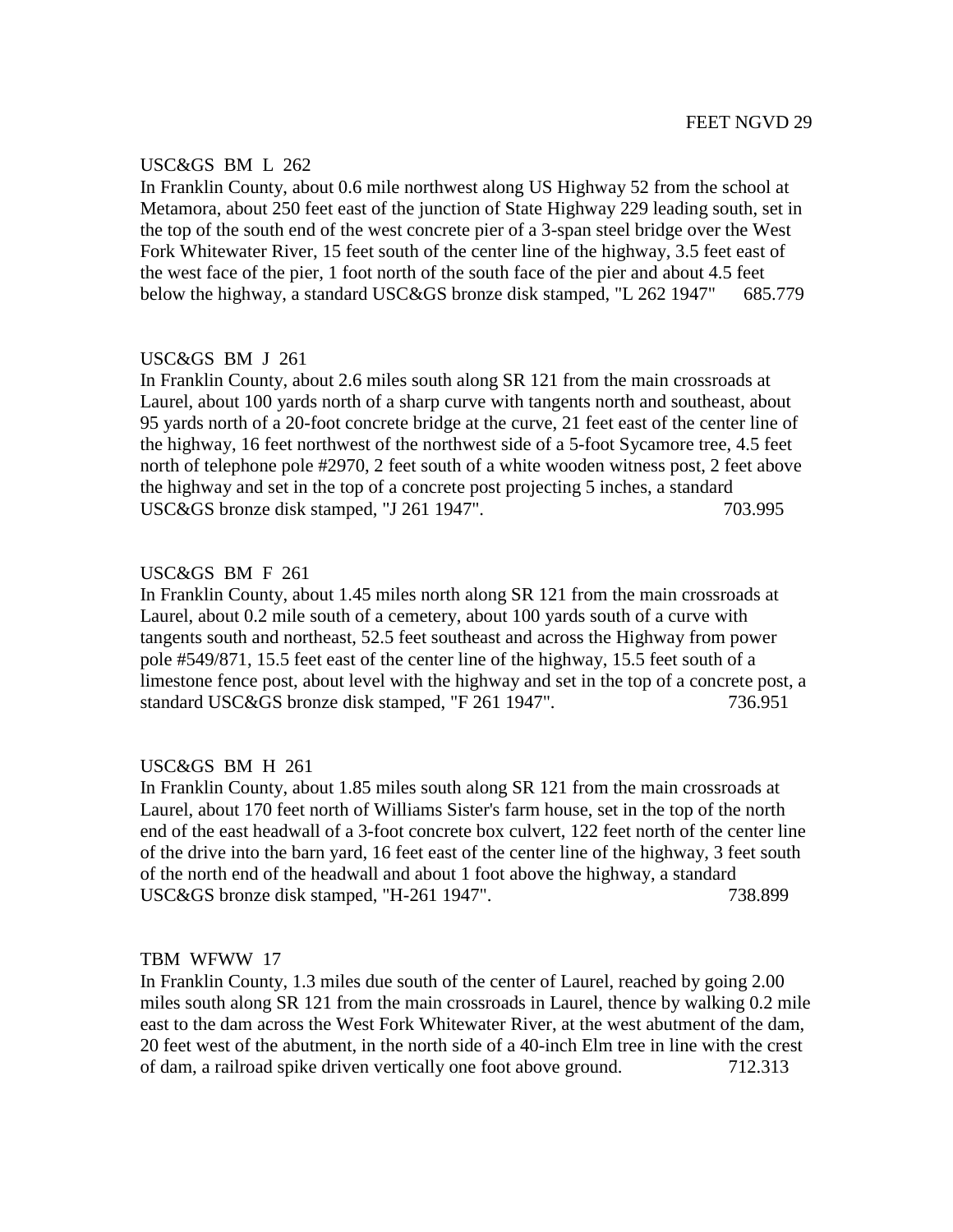#### TBM WFWW 18

In Franklin County, 1.3 miles due south of the center of Laurel, reached by going 2.00 miles south on SR 121 from the main crossroads in Laurel, thence by walking 0.2 mile east to the dam across West Fork Whitewater River, in the west side of the west abutment, 12 feet south of the north end, 3 feet below the top, a railroad spike set in the mortar concrete of the stone abutment. The matrix of the stone abutment. The matrix of the stone abutment.

## TBM WFWW 19

In Franklin County, 1.3 miles due south of the center of Laurel, reached by going 2.00 miles south of SR 121 from the main crossroads in Laurel, thence by walking 0.2 mile east to the dam across the West Fork Whitewater River, on the west abutment of the dam, on the high point on the southwest corner of the 4x5 foot stone forming the north end of the top of the abutment, a chiseled square. 713.334

## USC&GS BM A 262

In Franklin County, at Laurel, about 0.15 mile west of the main crossroads, set vertically in the southwest face at the south corner of the limestone foundation of the high school building, 3.7 feet northwest of the south corner and 3.2 feet above the ground, a standard USC&GS bronze disk stamped, "A 262 1947". 738.886

## BM FRA 10

In Franklin County, 0.25 mile southeast from the main crossroad in Laurel, on the concrete deck bridge over the West Fork Whitewater River, on the southeast wingwall, 2 feet southwest of the southeast end of the southwest handrail, 2 feet lower than the roadway, a standard IFC&WRC bronze bench mark tablet stamped, "FRA 10". 727.983

## USGS RM 4 BROOKVILLE GAGE

In Franklin County, about 0.8 mile south of Brookville, 0.7 mile south along US Highway 52 from the post office in Brookville to a paved T-road southwest, thence 0.2 mile generally southwest to a 2-span steel truss bridge over the Whitewater River set in the top at the north end of the center pier of the bridge, 15 feet north of the center line of the road, 1.7 feet below the roadway, 0.3 foot south of the north face of the center pier, a high point in a chiseled square. 629.518

## *DESTROYED BEB 4/21/87*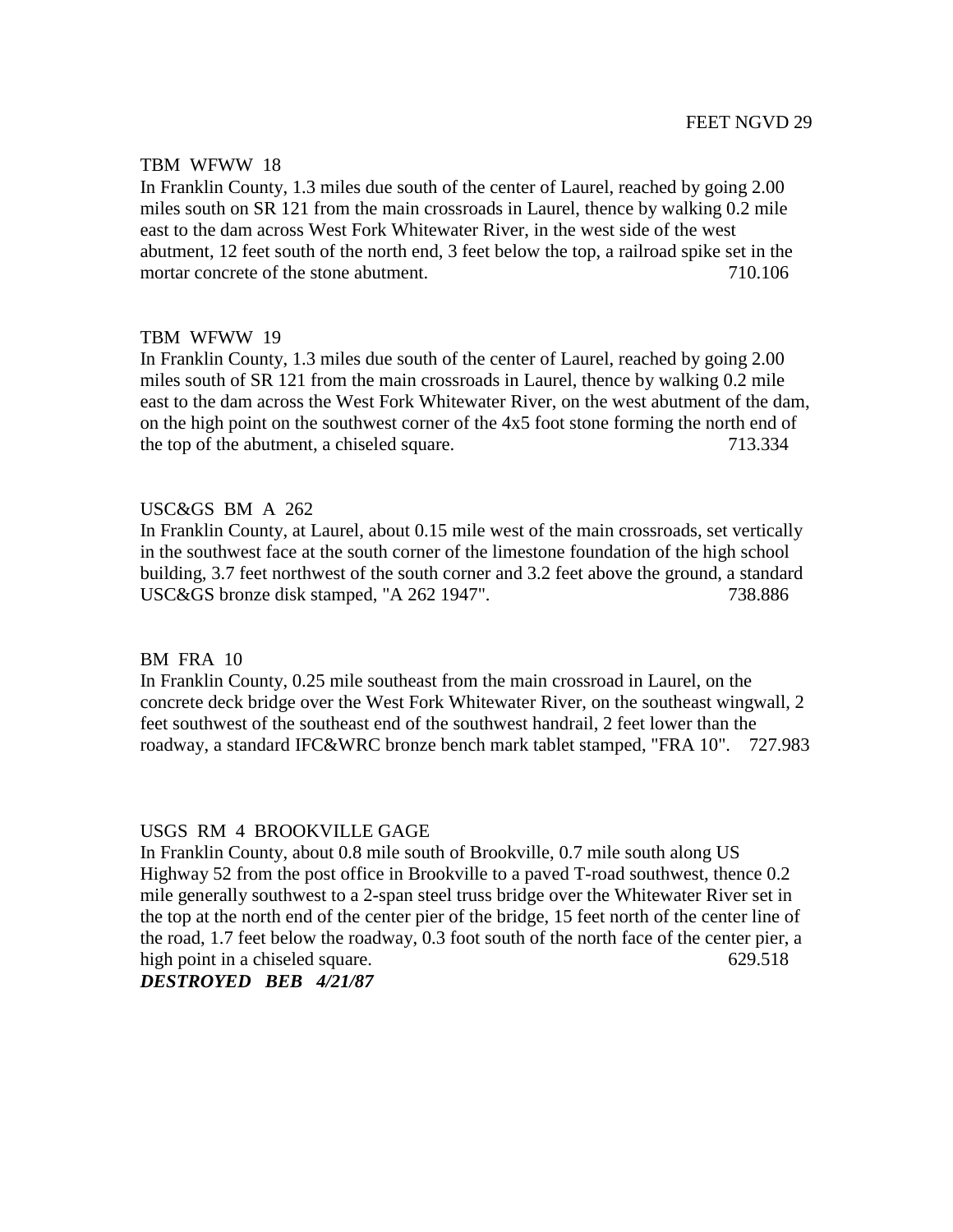## USGS RM 3 BROOKVILLE GAGE

In Franklin County, about 0.8 mile south of Brookville, 0.7 mile south along US Highway 52 from the post office in Brookville to a paved T-road southwest, thence 0.2 mile generally southwest to a 2-span steel truss bridge over the Whitewater River, set in the south end of the center pier of the bridge, 11 feet south of the center line of the road, 1.6 feet below the roadway, the top of rivet head (painter red circle around it) on angleiron anchor plate at the southwest end of the east truss. 629.698 *DESTROYED BEB 4/21/87*

USGS RM 5

In Franklin County, about 0.8 mile south of Brookville, 0.7 mile south along US Highway 52 from the post office in Brookville to a paved T-road southwest, thence 0.2 mile generally southwest to a 2-span steel truss bridge over the Whitewater River, set in the top of the southwest concrete wingwall of the bridge, 11 feet southeast of the center line of the road, 1.5 feet below the roadway, 1.3 feet west of the east face of the wingwall, a standard USGS water resources stream gaging reference mark tablet, not stamped, 629.475

*RECOVERED BEB 4/21/87*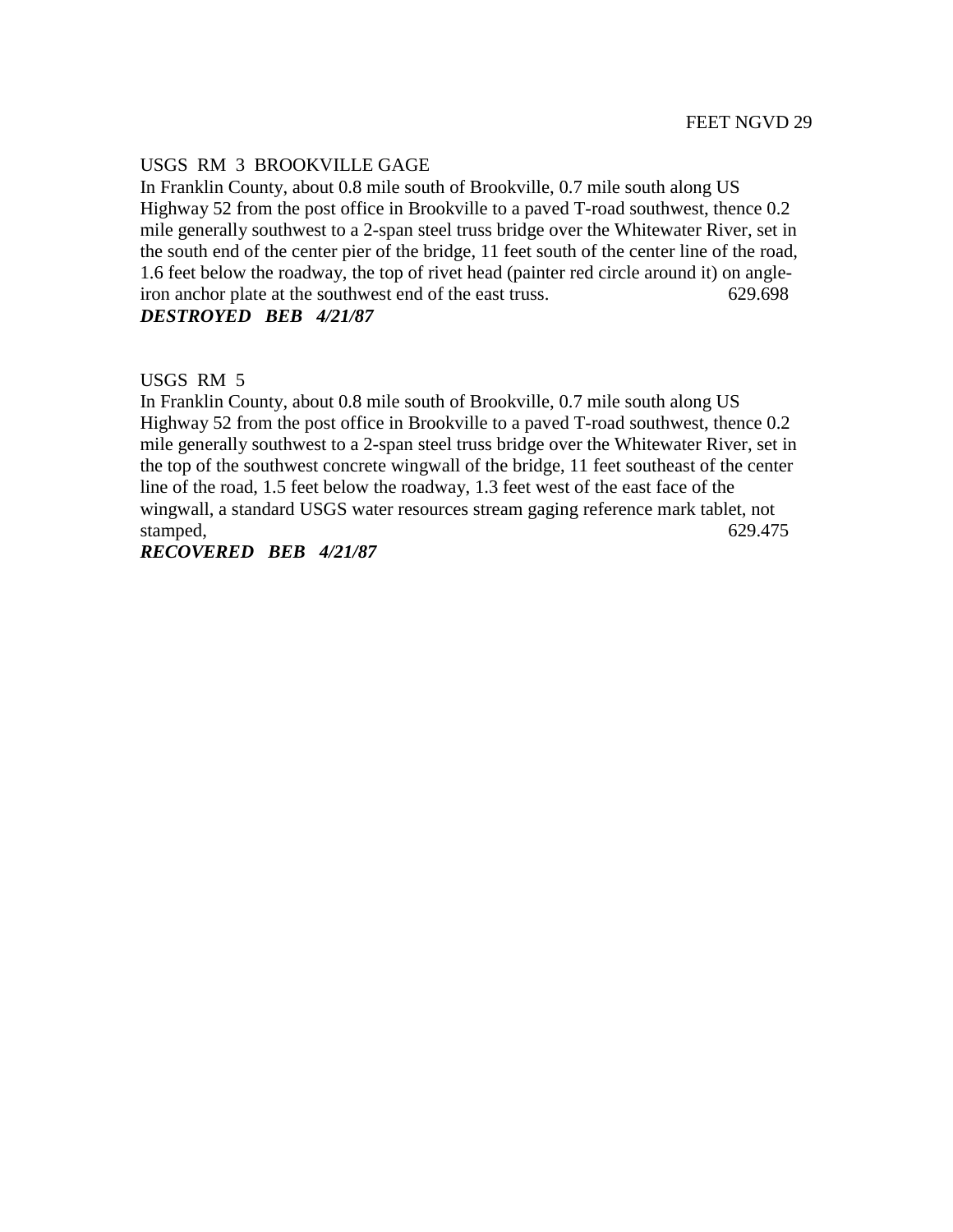#### INDIANA DEPARTMENT OF NATURAL RESOURCES DIVISION OF WATER FRANKLIN COUNTY Elevations below not verified since being entered.

## **USGS GAGING STATION WHITEWATER RIVER AT BROOKVILLE**

In Franklin County, Brookville Quad., in the NW  $\frac{1}{4}$  of section 32, T. 9 N., R. 3 W., 1<sup>st</sup> P. M. About 0.8 miles south of the Post Office in Brookville, IN. Set in top of the southwest wingwall of the old location of a C. R. bridge ( bridge is gone) that was over the Whitewater River. About 150 feet south of the bridge over Whitewater River that is now in use. 18 feet north of a Gaging station, 3 feet east of steel handrail, 1.6 feet west of east face. A USGS GAGING STATION tablet.  $2<sup>nd</sup>$  Order 629.475 Feet NGVD 1929

#### **IDNR TBM LEE 1996**

In Franklin County, Whitcomb Quad., in the SW  $\frac{1}{4}$  of section 33, T. 9 N., R. 2 W., 1<sup>st</sup> P. M. About 2.5 miles south southwest of the Post Office in Brookville. Set at the NW  $\frac{1}{4}$  of the intersection of U. S. 52 and a gravel road leading east and north, 81 feet northerly of the extended centerline of said gravel road, 27.2 feet westerly of the centerline of U. S. 52, 39.1 feet northerly of the north most end of guardrail, about 2 feet above the ground. Set in the NW side of a power pole # 579/379 with "LEE OSHCELL" mail box on said power pole. A railroad spike through an aluminum tag unstamped.

GPS Elevation 610.85 Feet NGVD 1929

#### **INDOT BM 24 S-15**

In Franklin County, Cedar Grove Quad., in the NW  $\frac{1}{4}$  of section 14, T. 8 N., R. 2 W., 1<sup>st</sup> P. M. About 1 mile west of Cedar Grove, IN. Set in top of the southwest concrete abutment of the S. R. 1 bridge over the Whitewater River. 23 feet south of the centerline of S. R. 1, 1.6 feet east of the expansion joint, 0.5 feet north of the south face of concrete abutment. About level with S. R. 1. An INDOT BM tablet stamped "24 S-15" 3<sup>rd</sup> Order 621.176 Feet NGVD 1929

#### **IDNR TBM CAMP 1 1996**

In Franklin County, Cedar Grove Quad., in the SW  $\frac{1}{4}$  of section 18, T. 8 N., R. 1 W., 1<sup>st</sup> P. M. About 0.9 mile east along S. R. 52 from the church in Cedar Grove, IN. Set in a grass island at the entrance to a camp ground on the south side of S. R. 52. Set in power pole # 40. 23.3 feet north of the north rail of railroad tracks, 24.4 feet south of the centerline of S. R. 52, 8.0 feet east of a Whitewater sign post, 1.2 above the ground. A railroad spike through an aluminum tag not stamped.  $3<sup>rd</sup>$  Order 586.882 Ft. NGVD'29 586.270 Ft. NAVD'88